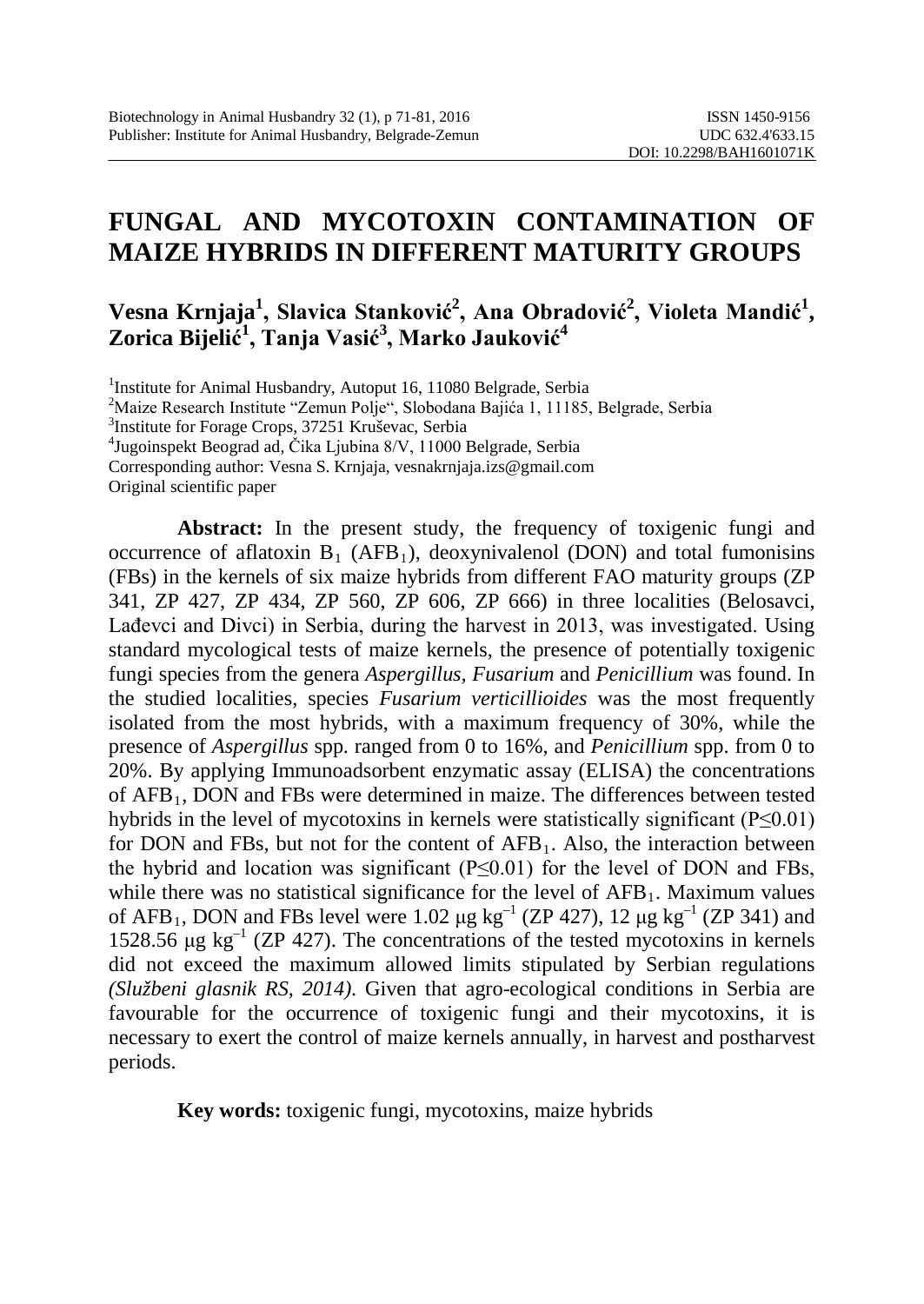#### **Introduction**

Maize is one of the economically most important cultivated plants in Serbia and around the world and is the main energy source for animal feed. Toxigenic fungal species can develop in maize crops in the field and during storage and contaminate food and/or feed with mycotoxins that exhibit toxic effects in animals and humans *(Biagi, 2009)*. The most important fungal species and mycotoxins in maize are: *Aspergillus flavus* and aflatoxins, *Fusarium verticillioides* and *F. proliferatum* and fumonisins, *F. graminearum* and trichothecenes and zearalenone *(Chulze, 2010)*. Aflatoxin is a problem in many food stuffs, but it is the primary problem in maize. This is because the maize is infected yet in the field which is in relation to external environmental conditions. Contamination of maize kernels depends on the co-existence of sensitivity of hybrids and environmental conditions suitable for fungal infection, development and toxinogenesis *(Blandino et al., 2009)*.

The aflatoxins are a group of closely related, highly toxic, mutagenic and carcinogenic compounds produced primarily by *A. flavus* and *A. parasiticus*. Nearly all strains of *A. parasiticus* are toxigenic, and synthesis of aflatoxins in *A. flavus* varies considerably between strains *(Resanović, 2000)*. Aflatoxin  $B_1$  was the first mycotoxin isolated in feed causing death of 100,000 turkeys in 1960 in England *(Kuhn and Ghannoum, 2003)*. Aflatoxins have been globally established in different types of animal feed, and their amount varies depending on numerous factors. There is a big difference in the frequency of contamination of animal feed in some years. The occurrence of aflatoxin  $\overline{B}_1$  (AFB<sub>1</sub>) in feed for cattle may impair the safety of milk and dairy products, because  $AFB<sub>1</sub>$  in food for cattle is transmitted into milk as aflatoxin  $M_1$  (AFM<sub>1</sub>). Therefore, many countries have legally permissible limits for  $AFB_1$  in feed and  $AFM_1$  in milk *(Driehuis et al.,*  $\overline{a}$ ) *2008)*.

Fumonisins are the group of structurally related mycotoxins, which were first isolated from cultures of *F. verticillioides*, one of the most common type of fungus that contaminate maize. Fumonisins are grouped into four series: A, B, C and P. The most widespread and directly related to the pathogenic effects are fumonisins B (FB<sub>1</sub>, FB<sub>2</sub>, FB<sub>3</sub>, FB<sub>4</sub>) and A (FA, FA<sub>1</sub> i FA<sub>2</sub>) series *(Meronuck and Concibido, 1996)*.

From the group of trichothecenes, deoxynivalenol (DON) is the most common in animal feed (between 20 and 100%) *(Driehuis et al., 2008)*.

In animals and humans mycotoxins cause diseases called mycotoxicoses. Consumption of food and/or feed contaminated with mycotoxins can cause acute and chronic effects that may be teratogenic, carcinogenic, neurotoxic, estrogenic or immunosuppressive in humans and/or animals *(Binder et al., 2007)*.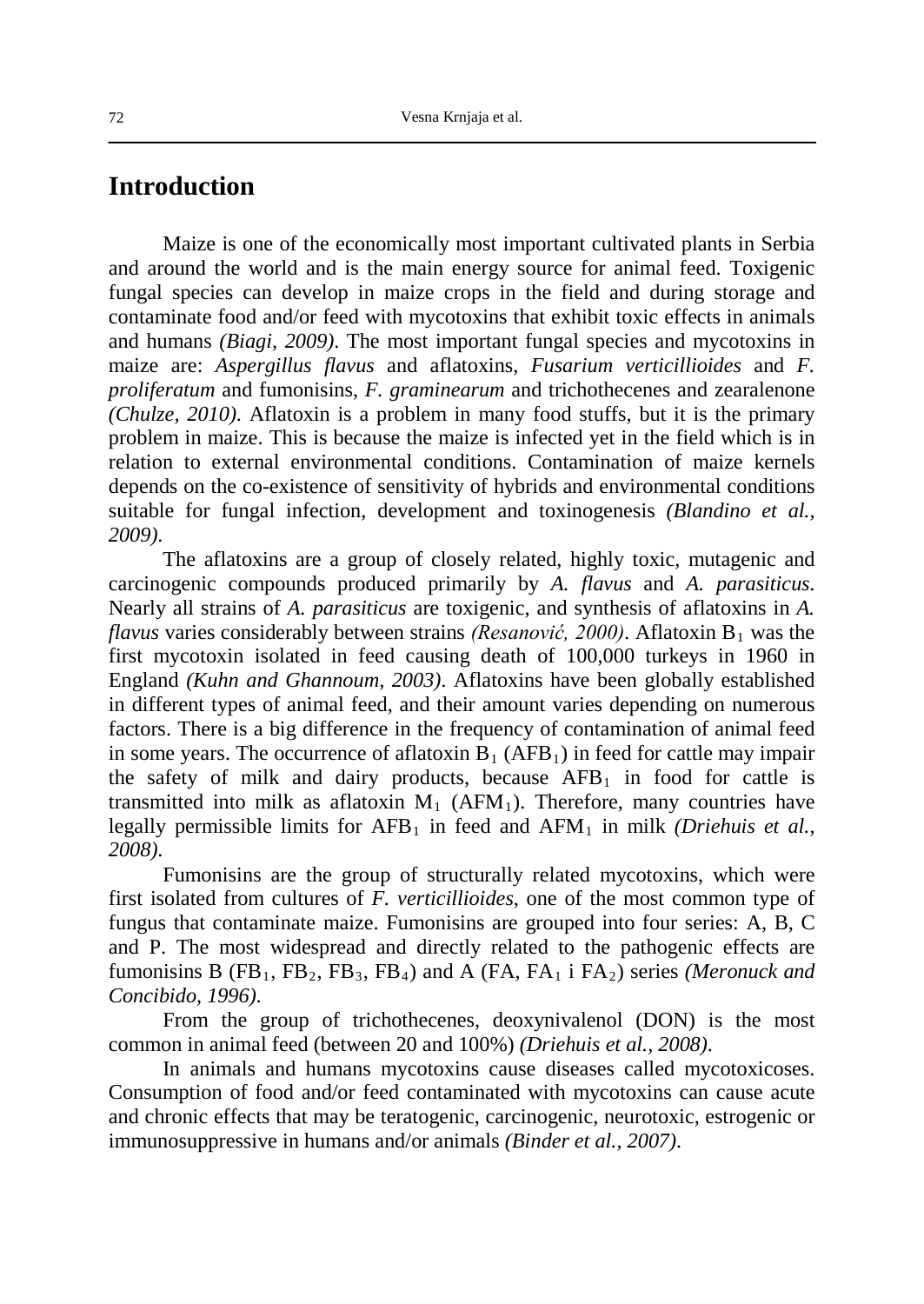Because of the potential risk and the inevitable occurrence of toxigenic fungi and their secondary metabolites (mycotoxins) in maize, as one of the most important and the most cultivated cereal in Serbia, the paper presents the results of mycological and mycotoxicological analysis of six maize hybrids obtained from three different locations in Serbia.

### **Materials and Methods**

The incidence of potentially toxigenic fungi species and the natural occurrence of mycotoxins were studied in the samples of maize kernels of six hybrids from different FAO maturity groups (ZP 341, ZP 427, ZP 434, ZP 560, ZP 606, ZP 666), which were collected during the harvest in 2013 originating from three locations in Serbia: Belosavci (near Topola), Lađevci (near Kraljevo) and Divci (near Valjevo). Samples of each hybrid, taken from each location, were homogenized, so that the final sample was about 1 kg. Total of 18 samples were tested, 6 samples per site, 1 sample per hybrid. The samples were stored in a refrigerator at 4°C until analysis. Moisture content of the samples was determined using a laboratory moisture meter (OHAUS MB35, USA).

According to standard mycological methods toxigenic fungal species were isolated. For each sample 25 kernels of maize were analyzed, with four replications. Obtained colonies were purified in the procedure where monospore cultures were obtained and subsequently used to identify *Fusarium* species. Monospore cultures were subcultured on potato dextrose agar (PDA), medium with fragments of sterile carnation leaf (CLA) and the synthetic substrate (SNA). The cultures were incubated in the dark at  $25\pm1\degree C$ , and on the CLA and SNA 12 hours in the combined light (fluorescent and ultraviolet light) and at  $25\pm1^{\circ}$ C, and 12 hours in the dark at  $25\pm1^{\circ}$ C. The characterization of these species was performed according to *Nelson et al. (1983)* and *Burgess et al. (1994).*

The incidence (I) of potentially toxigenic fungi was calculated according to the formula of *Lević et al.* (2012): I (%) = [Number of kernel samples in which a species occurred/Total number of kernel samples] x 100.

To test the presence of aflatoxin  $B_1$  (AFB<sub>1</sub>), deoxynivalenol (DON) and total fumonisins (FBs) samples were pulverized in a mill (IKA A11, Germany) to a fine powder. To 5 g of each sample was added 1 g of NaCl and homogenized in 25 ml of 70% methanol for 3 minutes in an orbital shaker (GFL 3015, Germany). Samples were filtered over Whatman 1 filter paper and the resulting filtrate was further analyzed using the competitive ELISA method according to the manufacturer's instructions Celer Tecna® ELISA kits. The limits of detection for AFB<sub>1</sub>, DON and FBs were 1  $\mu$ g kg<sup>-1</sup>, 40  $\mu$ g kg<sup>-1</sup> and 750  $\mu$ g kg<sup>-1</sup>, respectively. Each sample was analyzed in triplicate.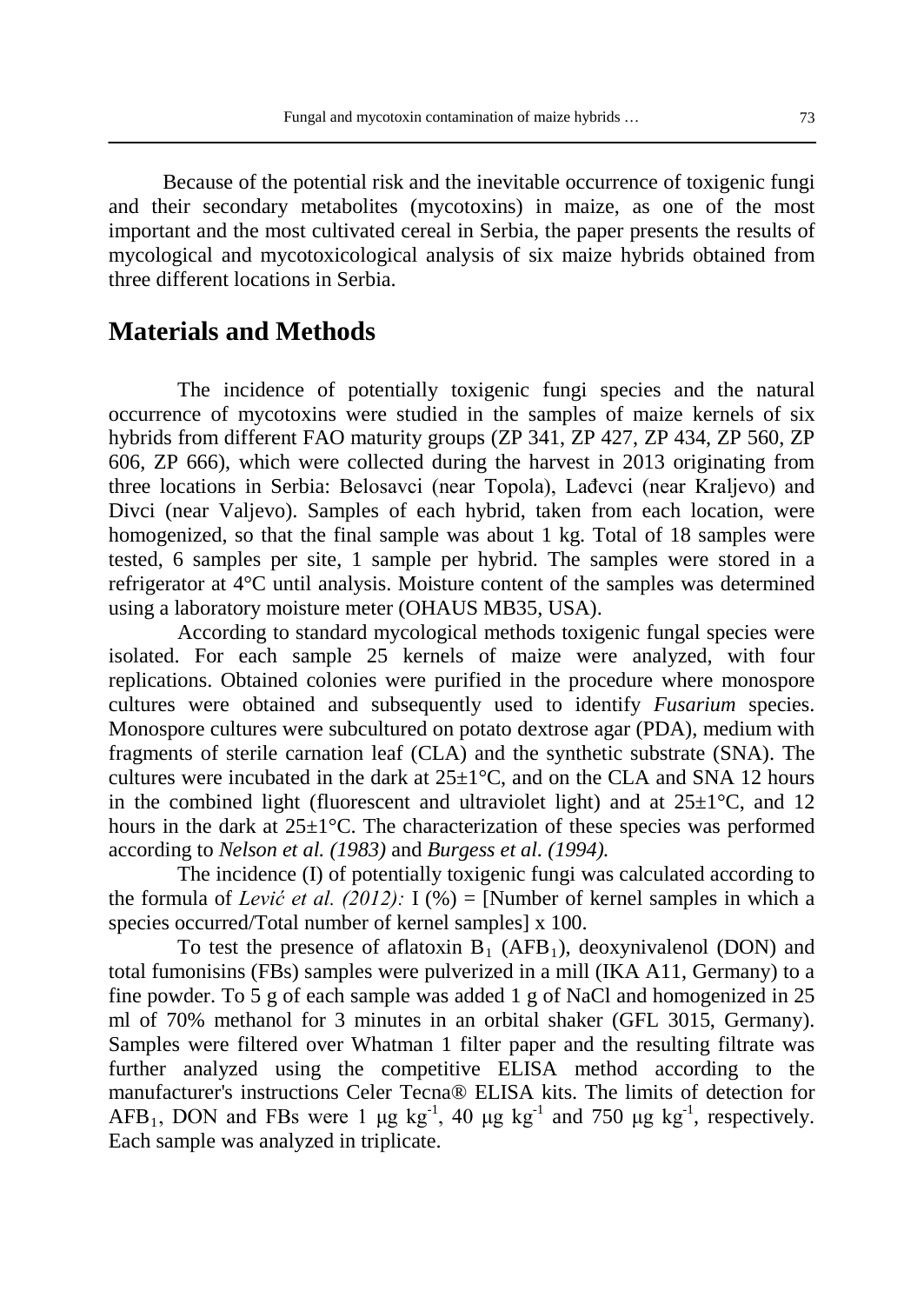The results were analyzed using ANOVA with STATISTICA (StatSoft version 10). The level of significance was assessed at  $P \le 0.05$  and  $P \le 0.01$ . The significance of the difference between the parameter mean values (means) was estimated using the F test at  $P \le 0.05$  level.

### **Results**

In the analyzed samples the kernel moisture content was from 11.21% (ZP 434) to 12.30% (ZP 427), with the average for all hybrids of 11.83% in the locality Belosavci, from 12.25% (ZP 666) to 13.24% (ZP 427) with an average for all hybrids of 12.63% in the locality Lađevci, and from 12.36 % (ZP 666) to 13.60% (ZP 341), with the average for all hybrids of 13.07% in the locality Divci.

| Parameters            | Aspergillus              | Fusarium       | Fusarium                        | Fusarium       | Penicillium    |  |  |  |
|-----------------------|--------------------------|----------------|---------------------------------|----------------|----------------|--|--|--|
|                       | spp.                     | graminearum    | verticillioides<br>subglutinans |                | spp.           |  |  |  |
| Location Belosavci    |                          |                |                                 |                |                |  |  |  |
| ZP 341                | 6                        | $\mathbf{0}$   | $\theta$                        | $\theta$       | $\theta$       |  |  |  |
| ZP 427                | 8                        | $\theta$       | $\Omega$                        | 30             | $\overline{4}$ |  |  |  |
| ZP 434                | 16                       | $\theta$       | $\overline{2}$                  | $\overline{2}$ | 20             |  |  |  |
| ZP 560                | 10                       | $\theta$       | $\overline{2}$                  | 20             | 14             |  |  |  |
| ZP 606                | 8                        | $\mathbf{0}$   | $\overline{0}$                  | 30             | 12             |  |  |  |
| ZP 666                | 8                        | $\theta$       | $\overline{0}$                  | 30             | 6              |  |  |  |
| Location Ladevci      |                          |                |                                 |                |                |  |  |  |
| ZP 341                | $\Omega$                 | $\theta$       | $\overline{2}$                  | 6              | $\overline{4}$ |  |  |  |
| ZP 427                | $\overline{c}$           | $\theta$       | $\theta$                        | 10             | $\theta$       |  |  |  |
| ZP 434                | 6                        | $\theta$       | $\Omega$                        | 22             | $\overline{4}$ |  |  |  |
| ZP 560                | $\Omega$                 | $\theta$       | $\theta$                        | $\Omega$       | 8              |  |  |  |
| ZP 606                | $\Omega$                 | $\mathbf{0}$   | $\overline{0}$                  | 14             | $\theta$       |  |  |  |
| ZP 666                | $\overline{\mathcal{L}}$ | $\theta$       | 6                               | 8              | 14             |  |  |  |
| <b>Location Divci</b> |                          |                |                                 |                |                |  |  |  |
| ZP 341                | $\theta$                 | $\theta$       | 10                              | 8              | 10             |  |  |  |
| ZP 427                | $\Omega$                 | $\mathbf{0}$   | 6                               | 6              | 10             |  |  |  |
| ZP 434                | $\overline{0}$           | $\mathbf{0}$   | $\overline{4}$                  | 14             | $\theta$       |  |  |  |
| <b>ZP 560</b>         | $\theta$                 | 10             | $\overline{2}$                  | 6              | 16             |  |  |  |
| ZP 606                | $\mathbf{0}$             | $\overline{4}$ | $\Omega$                        | 18             | 12             |  |  |  |
| ZP 666                | $\overline{0}$           | $\mathbf{0}$   | 12                              | 16             | $\theta$       |  |  |  |

**Table 1. Incidence (%) of potentially toxigenic fungal species from** *Aspergillus***,** *Fusarium* **and**  *Penicillium* **genera in six tested maize hybrids samples from three locations**

Potentially toxigenic species of the genera *Aspergillus, Fusarium* and *Penicillium* were identified in the most hybrids at all locations, with the exception of the genus *Aspergillus* in locality Divci. *Aspergillus* spp. were isolated from all the hybrids from the site Belosavci with the incidence from 6% (ZP 341) to 16% (ZP 434). In the genus *Fusarium* three species were identified: *F. graminearum, F. verticillioides* and *F. subglutinans*. Among them species *F. verticillioides* was the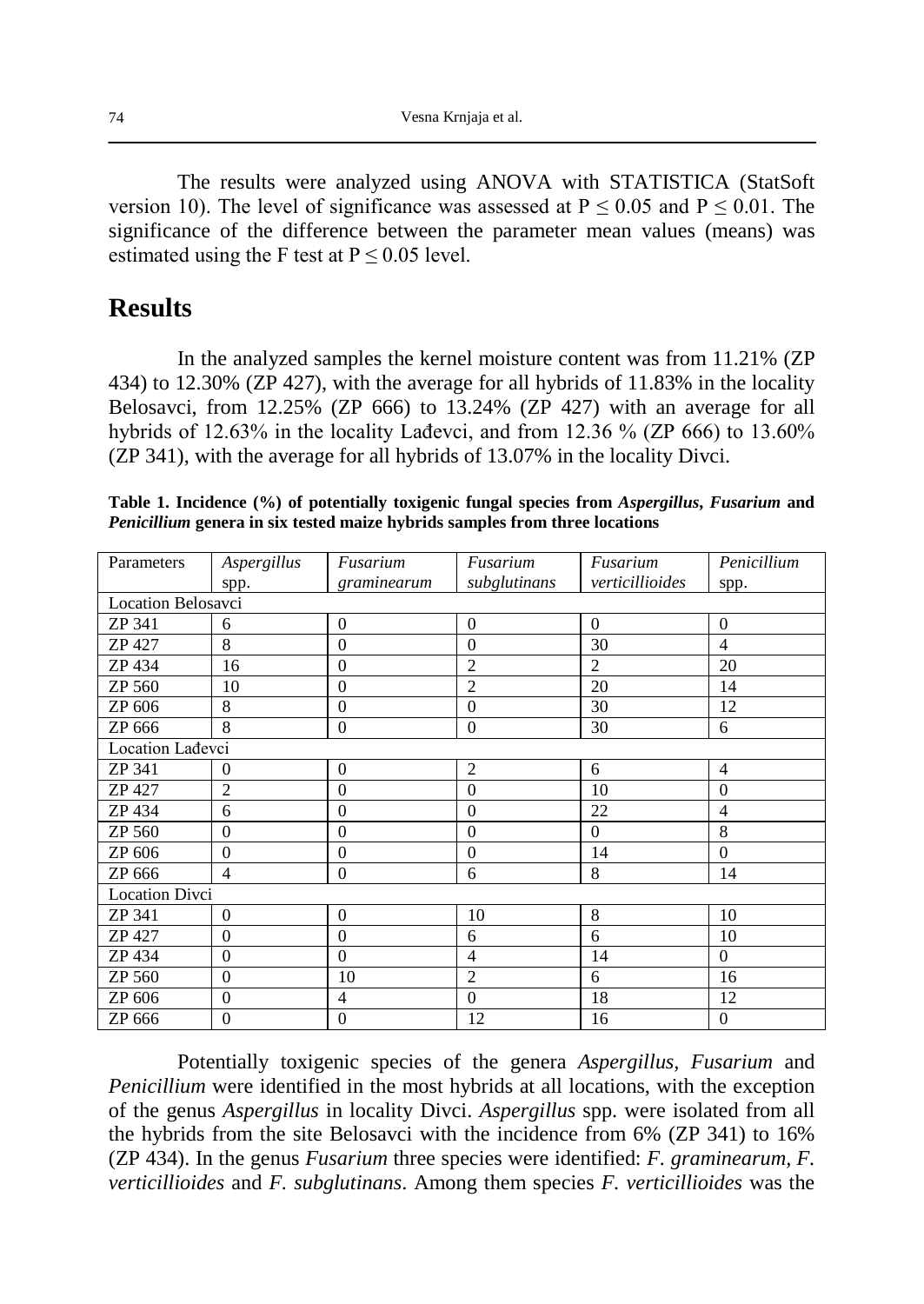most commonly isolated in majority of studied hybrids from all three localities with the highest incidence of 30% in three hybrids (ZP 427, ZP 606 and ZP 666) in the locality Belosavci. Species *F. subglutinans* was the most frequently isolated from the majority of hybrids in the locality Divci with the highest incidence of 12% (ZP 666), as well as the species *F. graminearum* with the highest incidence of 10% (ZP 560). *Penicillium* spp. were isolated with the highest incidence of 20% in ZP 434 in the site Belosavci (Table 1). Representatives of the fungal genera *Alternaria, Rhizopus* and *Nigrospora* were isolated with an average incidence of 15%, 47.56% and 4%, respectively, from all the hybrids in all three considered test sites.

| Factor                | $AFB_1$ (µg kg <sup>-1</sup> ) | DON $(\mu g kg^{-1})$ | FBs ( $\mu$ g kg <sup>-1</sup> ) |
|-----------------------|--------------------------------|-----------------------|----------------------------------|
| Hybrid effects (A)    |                                |                       |                                  |
| ZP 341                | 0.95                           | $12^a$                | $1206^{\rm b}$                   |
| ZP 427                | 1.02                           | nd                    | 1528.56 <sup>a</sup>             |
| ZP 434                | 0.90                           | nd                    | 853.22 <sup>c</sup>              |
| ZP 560                | 0.90                           | nd                    | $595.67$ <sup>d</sup>            |
| ZP 606                | 0.92                           | nd                    | $657.56$ <sup>d</sup>            |
| ZP 666                | 0.96                           | nd                    | $957.11^c$                       |
| F test                | ns.                            | **                    | $***$                            |
| Locations effects (B) |                                |                       |                                  |
| Belosavci             | $1.21^{a}$                     | nd                    | $930.61^{b}$                     |
| Lađevci               | $0.85^{\rm b}$                 | nd                    | $1094^{\rm a}$                   |
| Divci                 | $0.77^{\rm b}$                 | $6^{\mathrm{a}}$      | 874.44 <sup>b</sup>              |
| F test                | $***$                          | $***$                 | $***$                            |
| Interactions (F test) |                                |                       |                                  |
| AB                    | ns                             | $**$                  | $***$                            |

**Table 2. Effect of hybrids and locations on AFB1, DON and FBs levels**

nd – not detected; мeans followed by the same letter within a column are not significantly different by F Test at P≤0.05 level, \*\* - significant at the 0.01 level of probability, \* - significant at the 0.05 level of probability, ns – not statistically significant

In mycotoxicological analysis it was found that the tested hybrids had statistically significant effect (P≤0.01) on the level of FBs and DON mycotoxins, but not on  $AFB_1$  level (Table 2). The impact of location was highly statistically significant (P≤0.01) for the levels of all tested mycotoxins. However, there was no statistically significant difference between the tested hybrids in the level of  $AFB<sub>1</sub>$ , while the hybrid ZP 341 statistically significantly differed from other hybrids in the level of DON. In this hybrid,  $12 \mu g kg^{-1}$  of DON was recorded, while in other maize hybrids DON was not at all detected. The ZP 341 and ZP 427 hybrids were mutually and relative to other tested hybrids significantly different in the level of FBs, while between the hybrids ZP 434 and ZP 666, and ZP 560 and ZP 606 no statistically significant differences in the level of FBs were determined. The highest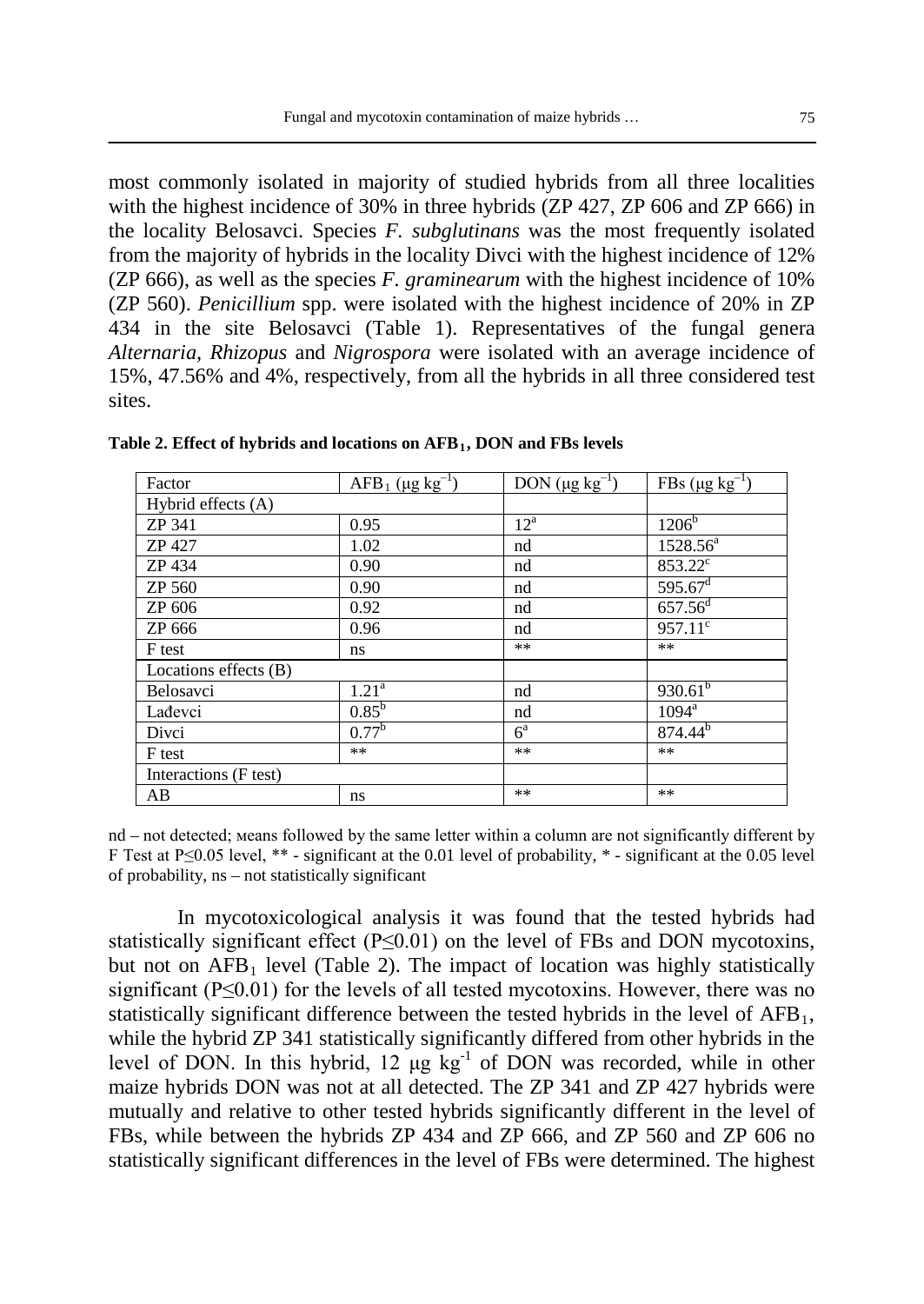level of FBs was 1528.56  $\mu$ g kg<sup>-1</sup> (ZP 427) and the lowest 595.67 (ZP 560). In regard to the studied locations, the level of  $AFB<sub>1</sub>$  was statistically significantly higher in the locality Belosavci, while between the other two sites, no statistically significant differences in the level of  $AFB<sub>1</sub>$  was established. Likewise, the level of DON was statistically significantly greater in the locality Divci, while on the other two sites DON was not identified. FBs level was significantly higher in the locality Lađevci compared to other test sites, among which there were no statistically significant differences in the level of FBs. *F* values for hybrid x location interaction were statistically highly significant (P≤0.01) for the levels of DON and FBs, and not significant for the level of  $AFB<sub>1</sub>$  (Table 2).

Maximum levels of studied mycotoxins did not exceed allowed limits stipulated by the Regulation on the amendments of the Regulation on maximum residue levels of plant protection products allowed in food and feedstuffs, and on food and feedstuffs for which the maximum residue levels of plant protection products are determined by *(Službeni glasnik RS, 2014)*.

#### **Discussion**

Meteorological data of the Hydro meteorological Service of the Republic Serbia for studied sites in the vicinity of Topola (Belosavci), Kraljevo (Lađevci) and Valjevo (Divci), where the maize hybrids were cultivated, are shown in Table 3. Considering all of the investigated localities, the average daily temperature from 21.9 to 22.8 ºC, relatively low precipitation (23.2 - 50.6 mm) and relative humidity from 60 to 62% in July 2013, were favorable for intensive development of toxigenic *F. verticillioides* species compared to other *Fusarium* spp., and significant production of fumonisins. Minor development of *Aspergillus* and *Penicillium* species as well as mycotoxins AFB<sub>1</sub> and DON was observed. Between hybrids, there were no statistically significant differences in the level of  $AFB<sub>1</sub>$ , DON was detected only in hybrid ZP341, and the highest level of FBs was detected in hybrid ZP427. Certain statistically significant differences in the level of mycotoxins between the tested sites were recorded; however, the impact of sites on the content of mycotoxins was not consistent. Thus, in the locality of Belosavci the highest level of  $AFB<sub>1</sub>$  was found, in the locality Divci the highest level of DON, and in Lađevci the highest level of FBs (Table 2).

Similar to our results, in Northern Italy, *Balconi et al. (2014)* have found a larger number of maize kernels infected with *F. verticillioides* in July 2009 when higher average daily temperatures were recorded  $(> 20^{\circ}C)$  than in July 2010  $(<20^{\circ}$ C), while the levels of fumonisins (FBs) were similar in both years. Also, in the examination of the fungal and mycotoxin contamination in Bt maize and non-Bt maize grown in Argentina (during 2002-2003 and 2003-2004 harvest seasons), *Barros et al. (2009)* have identified toxigenic species of the genera *Fusarium,*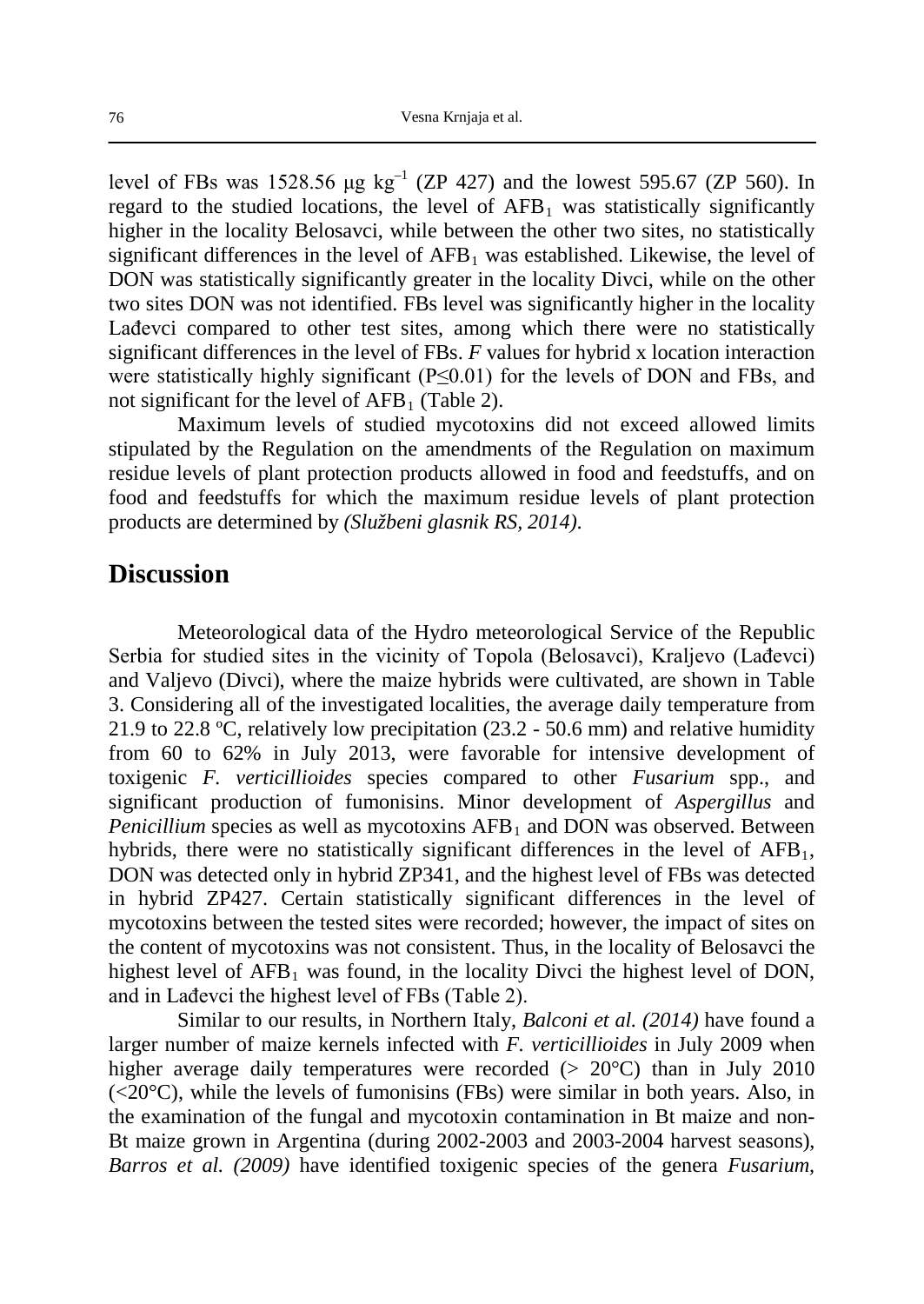*Penicillium* and *Aspergillus* in both Bt and non-Bt maize in seven localities tested. *Fusarium* species were the most common with average values from 58% (Bt maize) to 82% (non-Bt maize). Between *Fusarium* species, *F. verticillioides* was the most frequently isolated species (70% of isolates). According to the same authors the effect of location was very important to the level of fumonisins, the average DON levels did not differ significantly between the sites, and the presence of aflatoxin was not detected in both genotypes in both examined growing seasons. In Poland in three-year studies (2007-2009), that considered the impact of sensitivity between different hybrids (flint and dent hybrids) to the *Fusarium* species, *Wit et al. (2011)* have found that the dent hybrids showed a significantly higher level of infection. Similarly, in Italy *Blandino and Reyner (2008)* have found in the hybrids with harder kernels had less damaged kernels by insects and thus disease development and production of mycotoxins were reduced. In that case contamination of maize with *F. verticillioides* and fumonisins can be related with greater damage incidence by insects, primarily by European corn borer (*Ostrinia nubilalis* Hubn.). Further, *Blandino et al. (2009)* have determined a statistically significant effect of the year ( $P \le 0.05$ ) and agricultural measures (time of sowing, plant density and nitrogen fertilization)  $(P<0.01)$  on the level of FBs in the kernel, while the impact of hybrids from two different FAO maturity groups (400 and 600) was not statistically significant for the level of FBs. During the maize harvest in 2003 in Mexico, *Reyes-Velázquez et al. (2011)* have investigated natural phenomena of *Fusarium* species and their mycotoxins and found that in seven hybrids dominant species was *F. verticillioides* with an incidence from 44 to 80%, but the level of fumonisins (FB<sub>1</sub> and FB<sub>2</sub>) (up to 606 and 277  $\mu$ g kg<sup>-1</sup>, respectively) was low in all samples of maize.

|                   | Location  |          |      |               |          |           |              |          |           |
|-------------------|-----------|----------|------|---------------|----------|-----------|--------------|----------|-----------|
| Year 2013         | A         |          |      | B             |          |           | $\mathsf{C}$ |          |           |
|                   | Т         | Rainfall | RH   | T             | Rainfall | <b>RH</b> | T            | Rainfall | <b>RH</b> |
| Month             | $({}^oC)$ | (mm)     | (%)  | $\rm ^{(o}C)$ | (mm)     | (%)       | $({}^oC)$    | (mm)     | $(\%)$    |
| June              | 19.8      | 85.4     | 72   | 20            | 96.1     | 71        | 20.5         | 63.9     | 69        |
| July              | 21.9      | 50.6     | 62   | 22.5          | 23.2     | 60        | 22.8         | 44.1     | 61        |
| August            | 23.1      | 50.1     | 60   | 23.8          | 23       | 58        | 23.7         | 21       | 60        |
| September         | 16.2      | 49.6     | 69   | 16.5          | 48.6     | 68        | 16.6         | 54.8     | 72        |
| October           | 13.6      | 41.7     | 73   | 13.6          | 50.7     | 75        | 13.5         | 52       | 78        |
| Mean              | 18.9      |          |      | 19.2          |          |           | 19.4         |          |           |
| temperature       |           |          |      |               |          |           |              |          |           |
| (June-October)    |           |          |      |               |          |           |              |          |           |
| rainfall<br>Total |           | 277.4    |      |               | 241.6    |           |              | 235.8    |           |
| (June-October)    |           |          |      |               |          |           |              |          |           |
| Mean RH           |           |          | 67.2 |               |          | 66.4      |              |          | 68        |
| (June-October)    |           |          |      |               |          |           |              |          |           |

**Table 3. Mean daily temperature (T), total monthly rainfall and mean relative humidity (RH) from June to October 2013 in investigated locations Belosavci (A), Lađevci (B) and Divci (C)**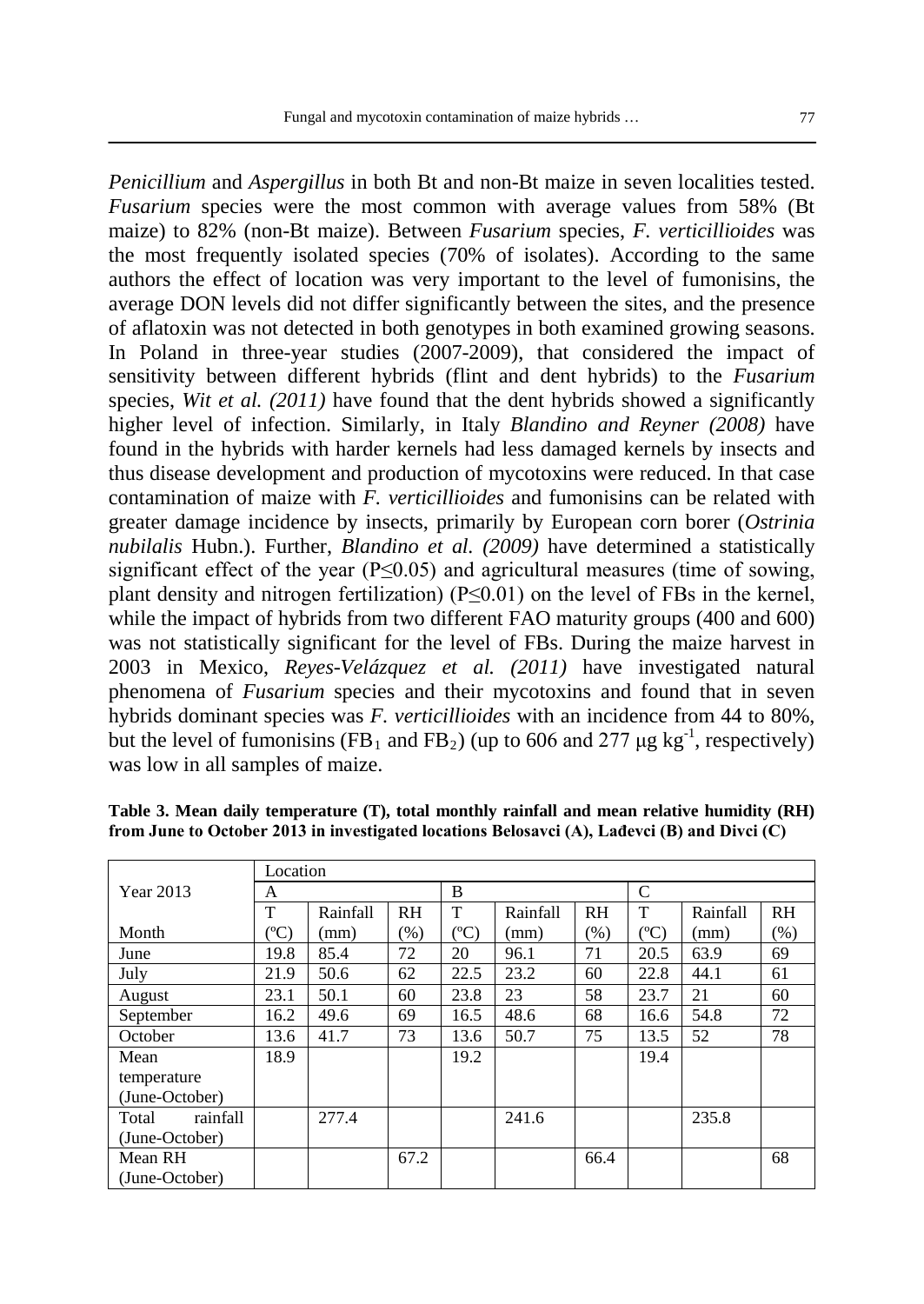Production of high quality maize kernels is of primary importance for livestock production because maize is the main component of animal feed. Summary of analysis of annual and multi-years results of the occurrence, the presence and frequency of potentially toxigenic fungi and their mycotoxins in feeds are important primarily due to the implementation of preventive measures, as well as increasing the awareness of the consequences of the harmful effects of these contaminants in the food chain. In order to prevent the biosynthesis of mycotoxins it is necessary to take measures that inhibit the development of fungi in the field. The most important preventive measure is cultivation of resistant genotypes. For this reason, continuous research of the sensitivity of domestic hybrids to toxigenic fungal species is required.

#### **Conclusion**

Potentially toxigenic species of fungi of the genera *Aspergillus, Fusarium* and *Penicillium* are identified in the present paper. However, in consideration of all of the test sites, *Fusarium* species were the most frequently isolated with *F. verticillioides* as the most common species in majority of tested hybrids. This points to the fact that environmental conditions in Serbia are very suitable for the development of fusariosis of maize ears and thus for production of fusariotoxins, in this case fumonisins. Low incidence of species *F. graminearum*, is reason why in most hybrids the presence of DON was not detected. In all hybrids and locations the presence of AFB1 was detected, although the frequency of *Aspergillus* species was not high or was not observed in certain hybrids and not at all in the locality Divci. The interaction between genotype and location was not statistically significant for  $AFB<sub>1</sub>$  contamination, but it was statistically significant for DON and FBs contamination.

Although the detected concentrations of mycotoxins did not exceed the maximum residue levels determined by the Regulations of Republic of Serbia, it is necessary to carry out every year mycological and mycotoxicological analysis of maize in order to avoid potential adverse impacts from contaminants (fungi and mycotoxins) on human and animal health.

# **Acknowledgment**

The research was financially supported by the Ministry of Education, Science and Technological Development Republic of Serbia within the projects TR 31023 and TR 31053.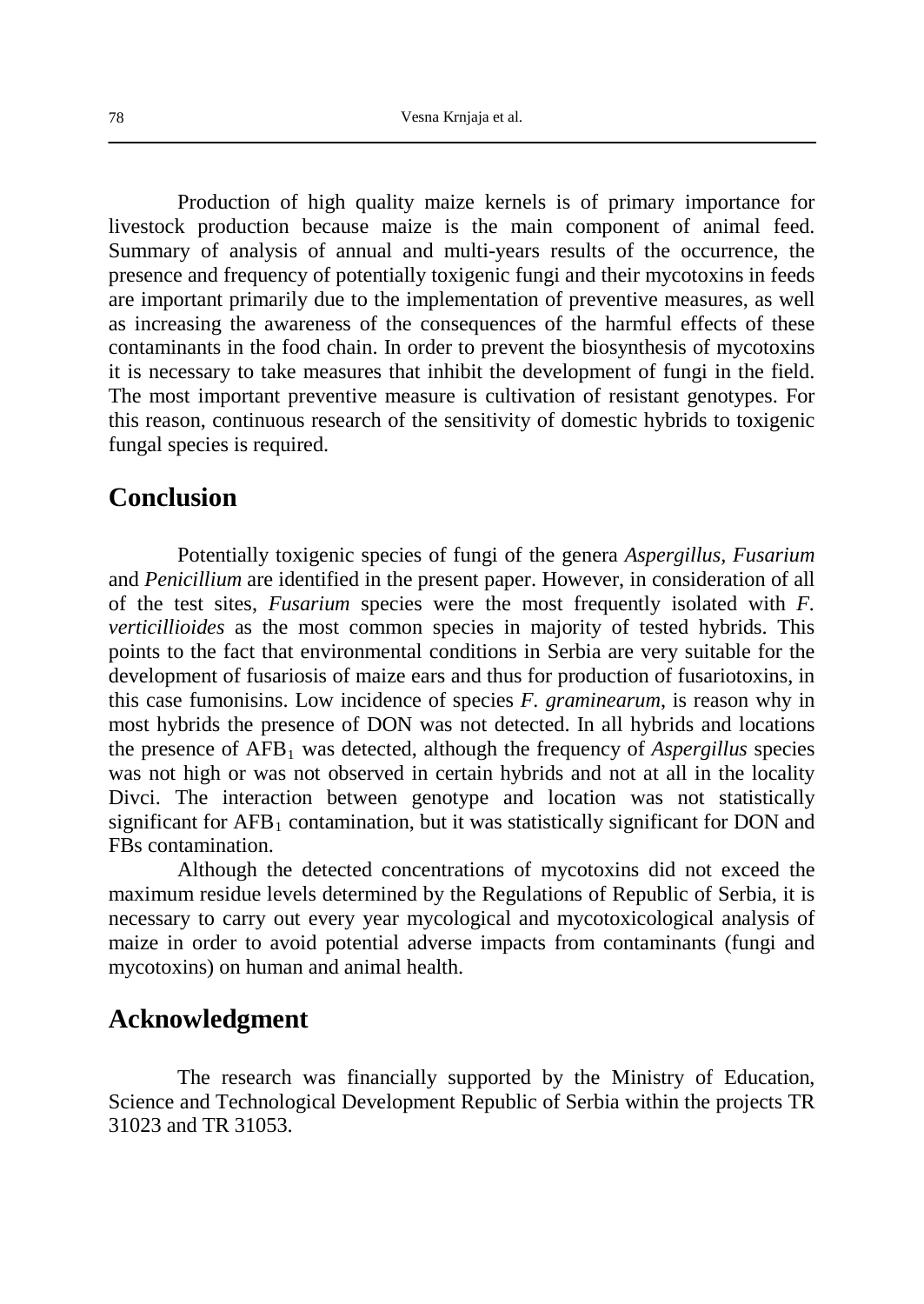# **Kontaminacija gljivama i mikotoksinima hibrida kukuruza različite grupe zrenja**

*Vesna Krnjaja, Slavica Stanković, Ana Obradović, Violeta Mandić, Zorica Bijelić, Tanja Vasić, Marko Jauković*

### **Rezime**

U radu je ispitivana učestalost potencijalno toksigenih vrsta gljiva i prirodna pojava aflatoksina  $B_1$  (AFB<sub>1</sub>), deoksinivalenola (DON) i ukupnih fumonizina (FBs) u zrnu šest hibrida kukuruza iz različitih FAO grupa zrenja (ZP 341, ZP 427, ZP 434, ZP 560, ZP 606, ZP 666) u tri lokaliteta (Belosavci, Lađevci i Divci) u Srbiji, tokom berbe u 2013. godini.

Primenom standardnih mikoloških ispitivanja zrna kukuruza ustanovljeno je prisustvo potencijalno toksigenih vrsta gljiva iz tri roda: *Aspergillus*, *Fusarium* i *Penicillium*. U ispitivanim lokalitetima, vrsta *Fusarium verticillioides* je bila najčešće izolovana kod većine hibrida, sa maksimalnom učestalošću od 30%, dok je prisustvo *Aspergillus* spp. bilo od 0 do 16%, a *Penicillium* spp. od 0 do 20%.

Primenom imunoadsorpcione enzimske metode (ELISA) određen je sadržaj AFB<sub>1</sub>, DON i FBs u zrnu kukuruza. Razlike između ispitivanih hibrida u sadržaju mikotoksina u zrnu bile su statistički značajne (P≤0,01) za DON i FBs, ali ne i za sadržaj AFB1. Isto tako, interakcija između hibrida i lokaliteta je bila značajna (P≤0,01) za sadržaj DON i FBs, dok nije bilo statističke značajnosti za sadržaj AFB<sub>1</sub>. Maksimalne koncentracije AFB<sub>1</sub>, DON i FBs bile su 1,02 μg kg<sup>-1</sup> (ZP 427), 12  $\mu$ g kg<sup>-1</sup> (ZP 341) i 1528,56  $\mu$ g kg<sup>-1</sup> (ZP 427).

U zrnu kukuruza sadržaj ispitivanih mikotoksina nije premašio maksimalno dozvoljene vrednosti propisane Pravilnikom o maksimalno dozvoljenim količinama ostataka sredstava za zaštitu bilja u hrani i hrani za životinje i o hrani i hrani za životinje za koju se utvrđuju maksimalno dozvoljene količine ostataka sredstava za zaštitu bilja *(Službeni glasnik RS, 2014)*. S obzirom da su agroekološki uslovi u Srbiji povoljni za pojavu toksigenih gljiva i njihovih mikotoksina, neophodno je svake godine vršiti kontrolu zrna kukuruza, kako u žetvenom, tako i u postžetvenom periodu.

# **References**

BALCONI C., BERARDO N., LOCATELLI S., LANZANOVA C., TORRI A., REDAELLI R. (2014): Evaluation of ear rot (*Fusarium verticillioides*) resistance and fumonisin accumulation in Italian maize inbred lines. Phytopathologia Mediterranea, 53, 1, 14-26.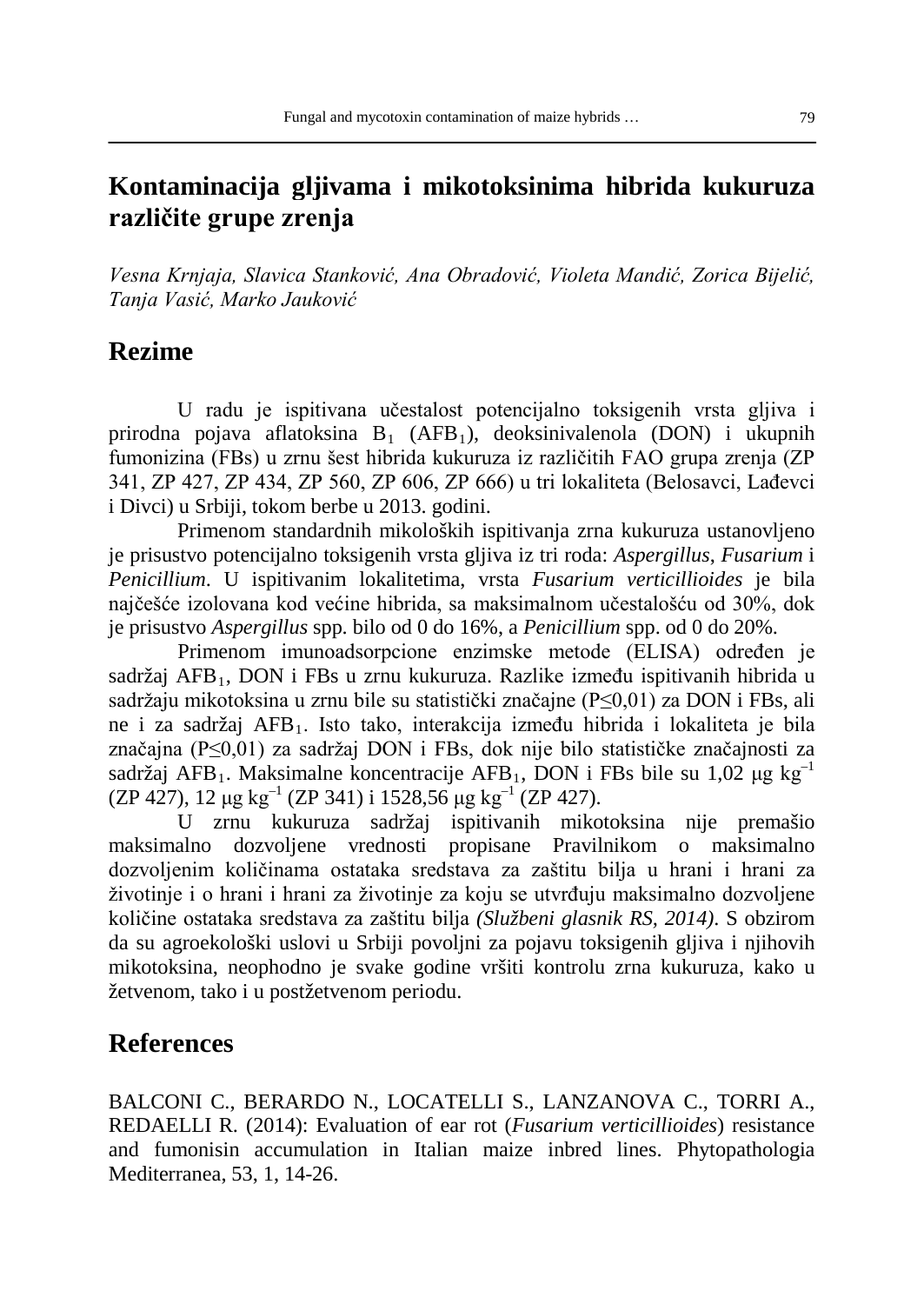BARROS G., MAGNOLI C., REYNOSO M.M., RAMIREZ M.I., FARNOCHI M.C., TORRES A., DALCERO M., SEQUIERA J., RUBINSTEIN C., CHULZE S. (2009): Fungal and mycotoxin contamination in Bt maize and non-Bt maize grown in Argentina. World Mycotoxin Journal, 2, 1, 53-60.

BIAGI G. (2009): Dietary supplements for the reduction of mycotoxin intestinal absorption in pigs. Biotechnology in Animal Husbandry, 25, 5-6, 539-46.

BINDER E.M., TAN L.M., CHIN L.J., HANDL J., RICHARD J. (2007): Worldwide occurrence of mycotoxins in commodities, feeds and feed ingredients. Animal Feed Science and Technology, 137, 265-282.

BLANDINO M., REYNERI A. (2008): Effect of maize hybrid maturity and kernel hardness on fumonisin and zearalenone contamination. Italian Journal of Agronomy, 2, 107-117.

BLANDINO M., REYNERI A., VANARA F. (2009): Effect of sowing time on toxigenic fungal infection and mycotoxin contamination of maize kernels. Journal of Phytopathology, 157, 7-14.

BURGESS L.W., SUMMERELL B.A., BULLOCK S., GOTT K.P., BACKHOUSE D. (1994): Laboratory Manual for *Fusarium* Research. Third edition, Fusarium Research Laboratory, Department of Crop Sciences, University of Sydney and Royal Botanic Gardens, Sydney, pp 133.

CHULZE S.N. (2010): Strategies to reduce mycotoxin levels in maize during storage: a review. Food Additives and Contaminants, 27, 5, 651-657.

DRIEHUIS F., SPANJER M.C., SCHOLTEN J.M., TE GIFFEL M.C. (2008): Occurrence of mycotoxins in feedstuffs of dairy cows and estimation of total dietary intakes. Journal of Dairy Science, 91, 11, 4261-4271.

KUHN D.M., GHANNOUM M.A. (2003): Indoor mold, toxigenic fungi, and Stachybotrys chartarum: infectious disease perspective. Clinical Microbiology Reviews, 16, 144-172.

LEVIĆ J., STANKOVIĆ S., KRNJAJA V., BOČAROV-STANČIĆ A., IVANOVIĆ D. (2012): Distribution frequency and incidence of seed-borne pathogens of some cereals and industrial crops in Serbia. Pesticide & Phytomedicine, 27, 1, 33-40.

MERONUCK R., CONCIBIDO V. (1996): Mycotoxins in feed. Feedstuffs, 68, 30, 139-145.

RESANOVIĆ R. (2000): Značaj aflatoksina u veterinarskoj medicini. II Sav., Budva, 12.-16. jun 2000. godine. Clinica veterinaria, 178-182.

NELSON P.E., TOUSSOUN T.A., MARASAS W.F.O. (1983): *Fusarium* Species, an Illustrated Manual for Identification. The Pennsylvania State University Press, University Park and London, pp 193.

REYES-VELÁZQUEZ W.P., FIGUEROA-GÓMEZ R.M., BARBERIS M., REYNOSO M.M., ROJO F.G.A., CHULZE S.N., TORRES A.M. (2011): Fusarium species (section Liseola) occurrence and natural incidence of